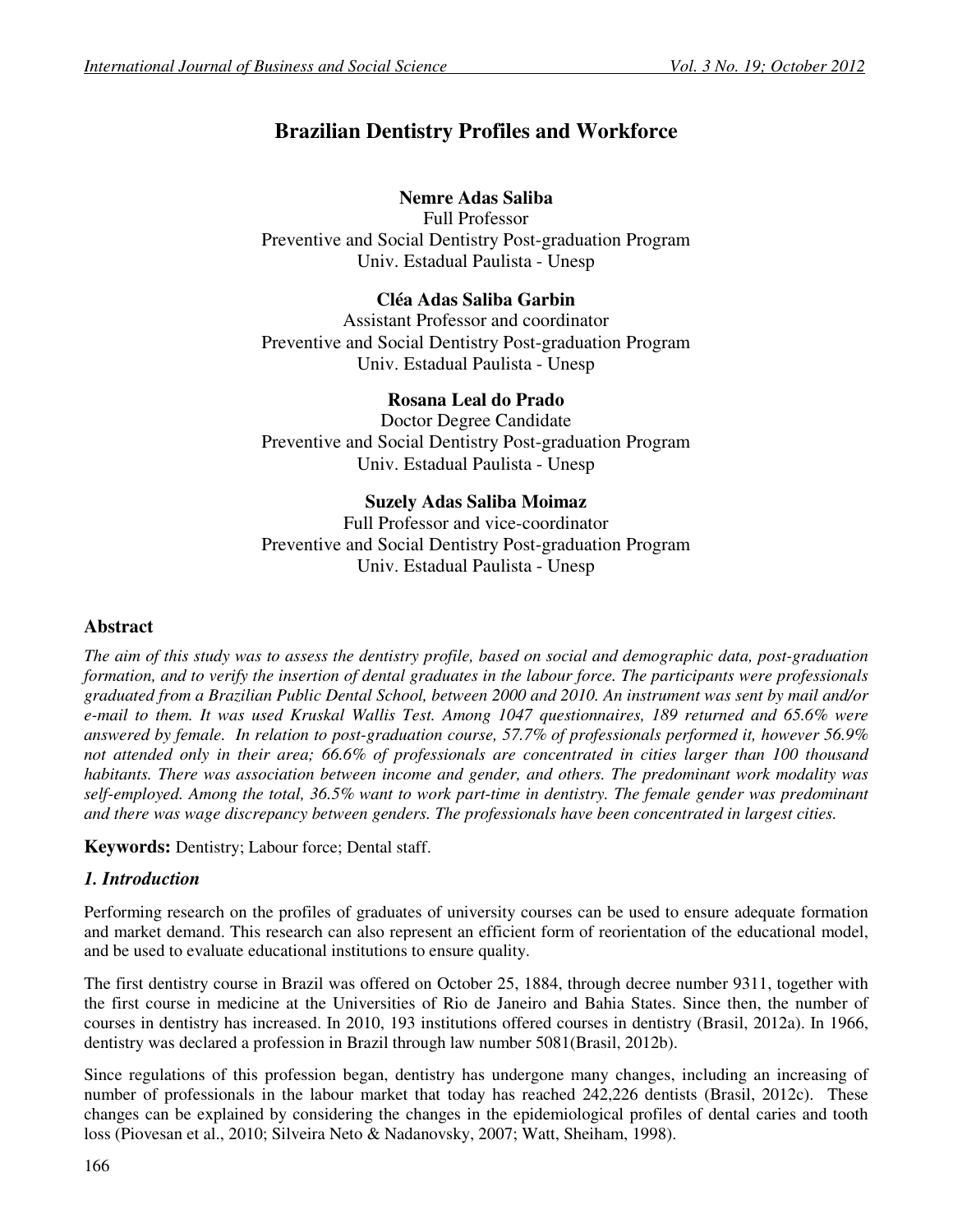Alternatively, they can be explained by considering the direction of national policies in oral health, which have focused strongly on health promotion and prevention, access to services, and increased dental appointments (Brasil, 2006a; Brasil, 2006b). These policies highlight regional and cultural differences in Brazil.

Historically, dentistry graduates focused on the stomatognathic system and biological aspects (Silveira, 2004). They particularly focused on curative actions related to collaborative attitudes towards health. The epidemiological profile of oral diseases has changed, as cited earlier, encouraged mainly by Brazilian health policies. These policies were based strongly on recovering an integral dimension of care and are strategically conduced *a priori* through primary attention and in multi-professional cooperation (Brasil, 2006b; Brasil 2004). As a result of these changes, a different dental profile is imminent.

Dentists form and are influenced by many factors, including students, their parents, families, patients, clients, academy, professors, the Brazilian Health System, class organization, private companies, and the labour market (Silveira, 2004). To understand the professional labour force, it is essential to ascertain the position of dentistry by characterizing its labour market (Pinto, 2008) and directing a correct human resource policy (Michel-Crosato et al, 2003).

With respect to these aspects, the aim of this study was to assess the dentistry profile, based on social and demographic data and post-graduation formation, and to verify the insertion of dental graduates in the labour force.

#### *2. Methods*

The participants in this study were professionals who graduated from a Brazilian Public Dental School, between 2000 and 2010. To collect the data, we used an instrument constructed from another questionnaire that was pretested by Moimaz (2003) and contained 36 questions. The following variables were analyzed in this study: age, gender, marital status, post-graduation formation, professional insertion, cited income, and others. The questionnaires were sent by mail or e-mail to all 1,047 dentists who had graduated from the University between 2000 and 2010. Residential and electronic addresses were obtained from the Academic Technical Division. We mailed an envelope enclosing a questionnaire, a stamped response envelope, and an explanatory letter containing the research description, information about the aim of study, and instructions on how to fill in the forms. Participants were e-mailed similar content. The participants were also informed about the ethical aspects of the study, and explained that their data would be kept anonymous.

The collected data were analyzed using Epi-Info version 3.5.2 software (CDC, 2007). BioEstat version 5.3 software (Ayres M, Ayres Jr., 2007) was used to perform additional statistical analyses, including the Kruskal-Wallis test with Dunn's correction, to verify the associations among variables with 5% confidence intervals. This study followed the rules of the Official Decree 196/96 by the Brazilian Health Council and was approved by the Ethical Committee on Research with Humans (Protocol number: 2007-02463).

#### *3. Results and Discussion*

Of the 1,047 questionnaires sent, 189 were returned answered. Some questionnaires (56) were returned unanswered because they were sent to the wrong mailing addresses or unknown e-mail addresses, and the final sample was composed of 991 sent questionnaires. The response rate was 19.1%. This response rate was higher than the 7% rate reported by Mialhe, Furuse, Gonçalo (2008) and lower than the 50.9% rate reported by Nunes et al. (2010); however, these authors only contacted participants by e-mail, and they did not mail questionnaires to participants. The response rate was too lower than 86.9% reported by Hunter, Harrhy, Morgan (2010) with paediatric dentists postal survey at United Kingdom.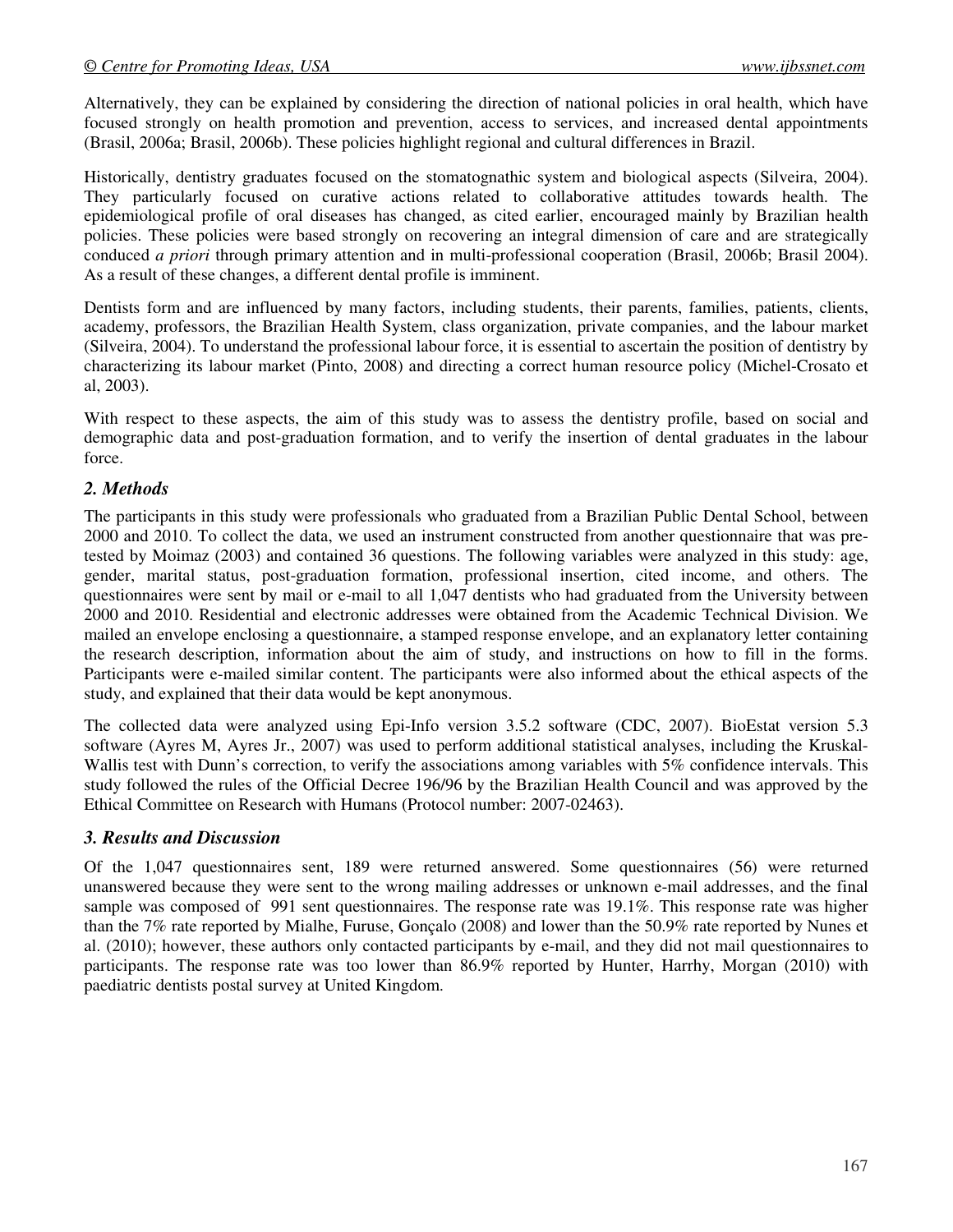Table 1 shows the social and demographic characteristics of the study participants.

Table 1 – Social and demographic variables of graduates dentists from a Brazilian Public Dental School – Brazil, 2011.

| VARIABLES                      |     |       |  |  |  |  |  |
|--------------------------------|-----|-------|--|--|--|--|--|
|                                | n   | $\%$  |  |  |  |  |  |
| <b>GENDER</b>                  |     |       |  |  |  |  |  |
| Male                           | 53  | 28.0  |  |  |  |  |  |
| Female                         | 124 | 65.6  |  |  |  |  |  |
| No answer                      | 12  | 6.4   |  |  |  |  |  |
| Total                          | 189 | 100.0 |  |  |  |  |  |
| <b>MARITAL STATUS</b>          |     |       |  |  |  |  |  |
| Single                         | 129 | 68.3  |  |  |  |  |  |
| Married                        | 59  | 31.2  |  |  |  |  |  |
| No answer                      | 1   | 0.5   |  |  |  |  |  |
| Total                          | 189 | 100.0 |  |  |  |  |  |
| AGE                            |     |       |  |  |  |  |  |
| $20-24$ years                  | 17  | 9.0   |  |  |  |  |  |
| $25-29$ years                  | 87  | 46.0  |  |  |  |  |  |
| 30-34 years                    | 75  | 39.7  |  |  |  |  |  |
| 35 years or over               | 3   | 1.6   |  |  |  |  |  |
| No answer                      | 7   | 3.7   |  |  |  |  |  |
| Total                          | 189 | 100.0 |  |  |  |  |  |
| <b>POPULATION SIZE OF CITY</b> |     |       |  |  |  |  |  |
| Until 10.000 habitants         | 8   | 4.2   |  |  |  |  |  |
| 10.000<br>100.000<br>To<br>a   | 45  | 23.8  |  |  |  |  |  |
| To 100.000 a 500.000           | 66  | 34.9  |  |  |  |  |  |
| Over than 500,000 habitants    | 60  | 31.7  |  |  |  |  |  |
| No answer                      | 10  | 5.4   |  |  |  |  |  |
| Total                          | 189 | 100.0 |  |  |  |  |  |

As shown in Table 1, the dentistry profession has been considered a female profession, corroborating the results of many previous studies (da Silva et al, 2012; Hunter, Harrhy, Morgan, 2010; Moimaz, 2003; Moimaz et al, 2003; Nunes et al, 2010). According to sociological studies about gender, women form the majority in many health professions (Hirata, 2002), including dentistry, which is confirmed by the data in this study. In previous studies, dentists were frequently installed in large urban centres (Moimaz, 2003; Nunes et al, 2010), and this finding was reinforced by the data collected in this study. Our findings indicated that more than 65.0% of the dentists worked in cities with a population over 100,000 habitants (Table 1). These data demonstrate the poor distribution of professionals throughout the national territory and can be considered a taxpayer factor for the increasing of iniquities in oral health.

The average age of the respondents was 29.3 years, and ranged from 22 to 41 years (Table 1). These results agree with the profile of Brazilian dentists in a previous study (Moimaz et al, 2003). The graduates were asked about their motivations for choosing their profession. In response to this question, the participants gave the following answers: 56.1% declared dentistry was their vocation, 22.8% declared family influences, 5.3% selected financial causes, 3.2% chose their profession for status, and 18.5% selected other causes, corroborating previous research by Mialhe, Furuse, Gonçalo (2008).

When asked about post-graduation formation in a speciality, 109 (57.7%) participants said that they had speciality, and 2 (1.0%) participants gave no answer.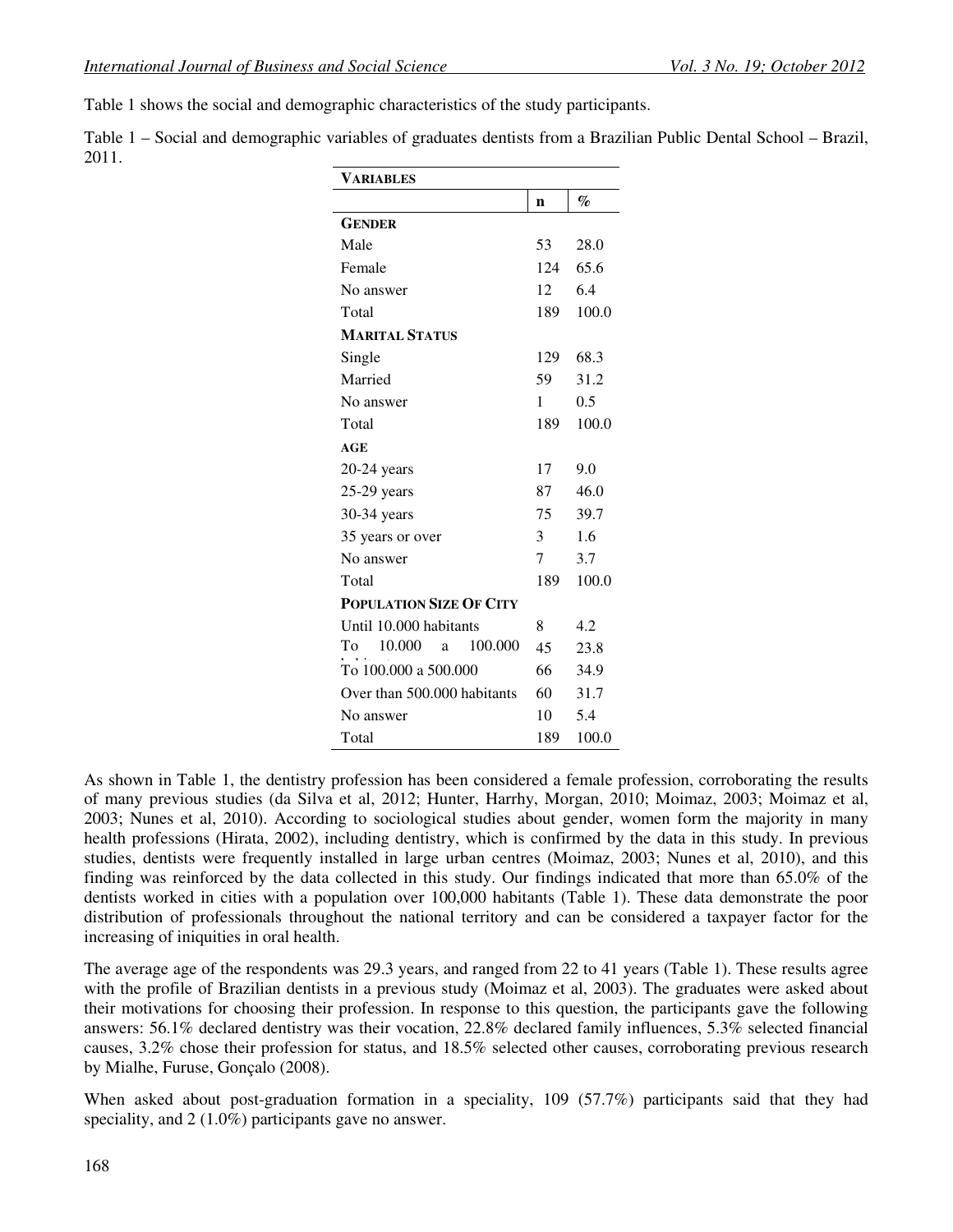Among those who graduated between 2001 and 2005, only 18 (16.5%) completed their speciality courses, while among those who graduated between 2006 and 2010, 82 (75.2%) professionals concluded their speciality courses. Among the total who completed their specialty courses, 9 (8.3%) did not provide the year they concluded their courses. The most popular specialty areas were orthodontics (34.9%), followed by periodontics (12.8%), and dental implants (10.1%). The public health and family health areas represented 4.6%, while the sum of all other areas totalled 36.7%. The finding that orthodontics was the most popular specialty area confirmed results of previous studies (Nunes et al, 2010; Nunes, Leles, Gonçalves, 2010).

Although the National Curricular Guidelines of Dentistry Graduation describes the profile of graduates as "generalist, humanist, critical and reflexive graduates to perform in all levels of health attention based on technique and scientific rigor" (Brasil, 2002), a different situation is observed in post-university life. The professionals have aimed to specialize as observed in the findings, reinforcing Flexner's model (Almeida Filho, 2010; Duffy, 2011). In relation to *stricto sensu* post-graduation, 19% (36) of the participants completed their master's courses, and 9.5% (18) completed a doctorate degree.

Even if the dentists specialized in a particular area, 56.9% of the graduates reported attending in a different area. Meanwhile, only 22.0% stated that they worked only in their area of specialty, and 21.1% did not answer this question. This response was linked to financial questions and the labour market. The incomes reported by dentists have been decreasing proportionally through the years, so dentists are unable to limit their practice to their chosen areas of specialty. The dentists reported incomes that ranged from US\$116.95 to US\$14,619.88. Some professionals explained that they were "paying to work" (Figure 1).



Figure 1 – Relate of a graduate from a Brazilian Public Dental School about monthly income – Brazil, 2011. The following table shows the association between reported income and some of the studied variables.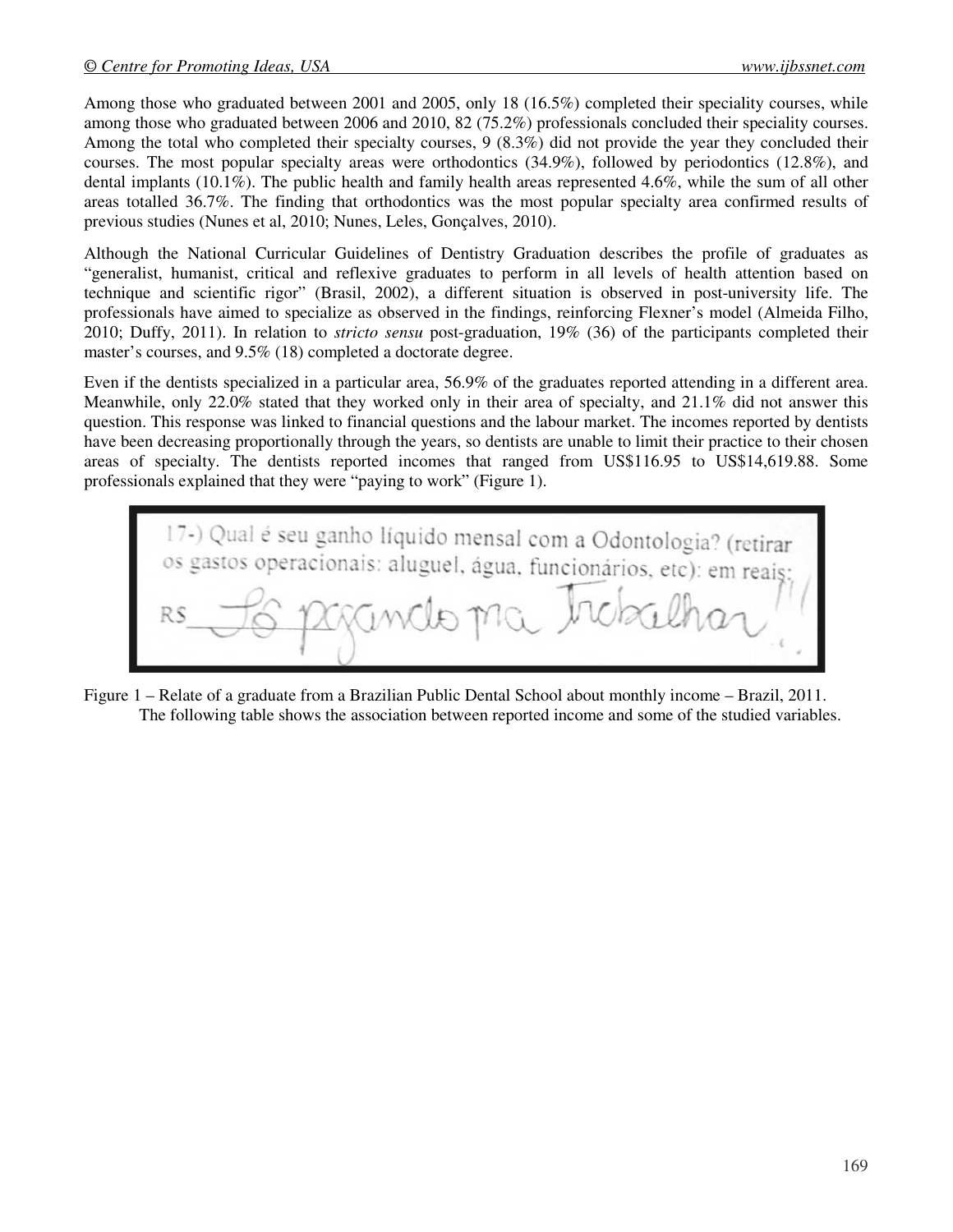|                           |  | Table 2 – Income cited by graduates dentists from a Brazilian Public Dental School associated to different |  |  |  |  |  |
|---------------------------|--|------------------------------------------------------------------------------------------------------------|--|--|--|--|--|
| variables – Brazil, 2011. |  |                                                                                                            |  |  |  |  |  |

| <b>VARIABLES</b>                             |                | <b>AVERAGE (US\$)</b> | $\sigma_{\rm g}$ | p          |  |
|----------------------------------------------|----------------|-----------------------|------------------|------------|--|
| <b>INCOME X GENDER</b>                       |                |                       |                  |            |  |
| MALE                                         | 50             | 2913.0                | 2.06             |            |  |
| <b>FEMALE</b>                                | 107            | 1784.0                | 2.18             | $<0.05*$   |  |
| <b>INCOME X YEAR OF GRADUATION</b>           |                |                       |                  |            |  |
| 2000                                         | 15             | 2857.7                | 1.74             |            |  |
| $2001$ <sup>#</sup>                          | 15             | 2928.5                | 1.86             |            |  |
| $2002^{\#}$                                  | 16             | 2860.0                | 1.99             |            |  |
| 2003                                         | 16             | 2406.4                | 1.64             |            |  |
| 2004                                         | 18             | 2361.9                | 2.06             |            |  |
| 2005                                         | 29             | 2310.9                | 2.25             | ${<}0.05*$ |  |
| 2006                                         | 21             | 1459.2                | 2.21             |            |  |
| 2007                                         | 17             | 1356.5                | 2.11             |            |  |
| $2008$ <sup>#</sup>                          | 5              | 771.9                 | 1.64             |            |  |
| 2009                                         | $\,8$          | 1184.2                | 1.76             |            |  |
| 2010                                         | 3              | 779.7                 | 2.24             |            |  |
| <b>INCOME X MODALITY OF LABOUR</b>           |                |                       |                  |            |  |
|                                              |                |                       |                  |            |  |
| <b>SELF-EMPLOYED DENTISTS</b>                | 103<br>58      | 2463.8                | 2.02             |            |  |
| DENSTIST THAT WORK BY PERCENTAGE             |                | 1996.1                | 2.41             |            |  |
| DENTIST CONTRACTED IN PRIVATE SECTOR         | 17             | 1792.2                | 1.75             |            |  |
| <b>UNIVERSITY PROFESSOR</b>                  | 8              | 1681.3                | 2.25             | >0.05      |  |
| <b>RESEARCHER</b>                            | 13             | 1535.1                | 3.33             |            |  |
| <b>DENTISTS FROM PUBLIC SERVICES</b>         | 30             | 2178.7                | 1.65             |            |  |
| DENTISTS THAT WORK IN TWO OR MORE MODALITIES | 56             | 2246.7                | 2.28             |            |  |
| <b>INCOME X SOCIAL CLASS OF</b>              |                |                       |                  |            |  |
| <b>ATTENDED PATIENTS</b>                     |                |                       |                  |            |  |
| <b>UPPER CLASS</b>                           | $\overline{4}$ | 4386.0                | 3.23             |            |  |
| <b>MIDDLE CLASS</b>                          | 70             | 2347.5                | 1.88             |            |  |
| <b>LOWER CLASS</b>                           | 34             | 1649.6                | 2.06             | $<0.05**$  |  |
| <b>UPPER/MIDDLE CLASS</b>                    | 5              | 2257.3                | 2.49             |            |  |
| <b>MIDDLE/LOWER CLASS</b>                    | 21             | 1559.4                | 1.55             |            |  |
| <b>UPPER/MIDDLE/LOWER CLASS</b>              | 8              | 3508.8                | 2.55             |            |  |
| <b>INCOME X SPECIALIZING</b>                 |                |                       |                  |            |  |
| <b>YES</b>                                   | 99             | 2411.5                | 2.08             |            |  |
| N <sub>O</sub>                               | 67             | 1763.5                | 2.23             | ${<}0.05*$ |  |
| <b>INCOME X NUMBER OF HOURS</b>              |                |                       |                  |            |  |
| <b>WORKED WEEKLY</b>                         |                |                       |                  |            |  |
| UNTIL 20 HOURS <sup>#</sup>                  | 38             | 1468.5                | 2.41             |            |  |
| FROM 21 TO 40 HOURS                          | 64             | 2104.8                | 2.01             | $<0.05*$   |  |
| MORE THAN 40 HOURS <sup>#</sup>              | 61             | 2462.3                | 1.89             |            |  |
| <b>INCOME X ACQUIRE REAL ESTATE</b>          |                |                       |                  |            |  |
| <b>YES</b>                                   | 105            | 2802.0                | 1.82             |            |  |
| No                                           | 59             | 1038.7                | 1.93             | $< 0.05*$  |  |
|                                              |                |                       |                  |            |  |
| <b>INCOME X SATISFACTION WITH</b>            |                |                       |                  |            |  |
| <b>INCOME</b>                                |                |                       |                  |            |  |
| SATISFACTED A LOT#                           | 34             | 3295.3                | 1.91             |            |  |
| SATISFACTED A LITTLE $^\#$                   | 89             | 2168.2                | 2.06             | $< 0.05*$  |  |
| DISSATISFIED <sup>#</sup>                    | 44             | 1192.5                | 2.01             |            |  |

\*p<0.05; \*\*Significance without Dunn's correction; # Significance with Dunn's correction

According to the data shown in Table 2, the difference between male and female incomes was statistically significant, and men had higher wages. This result can be confirmed by Canadian findings where women dentists' income were almost half than men's income (Adams, 2005).When the year of graduation was considered, there were significant differences between the incomes of graduates in 2000, 2008 and 2009.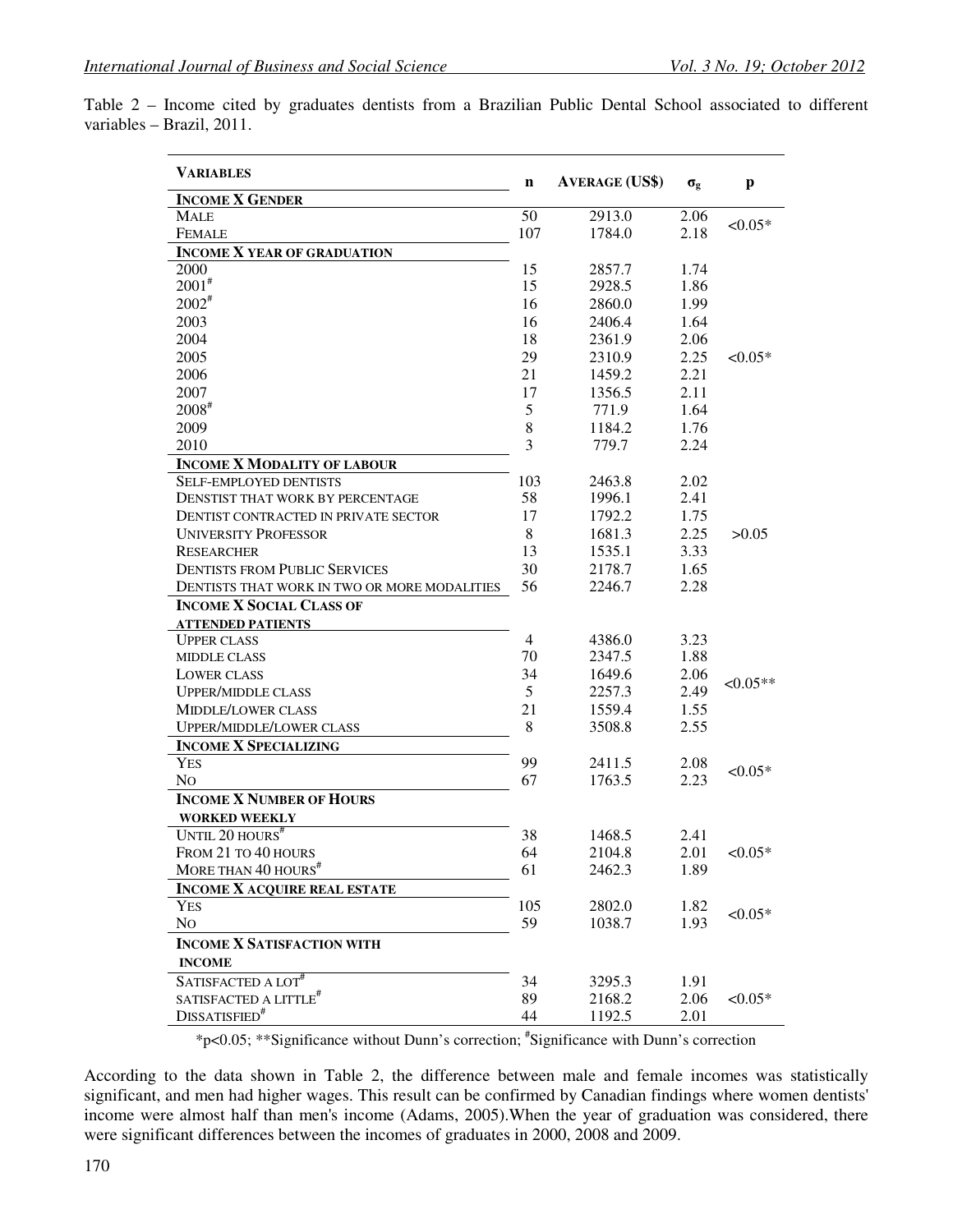Those who graduated in 2008 and 2009 had the lowest incomes. In relation to the modality of insertion in the labour market, 57.7% of the participants reported being self-employed, 32.3% worked by percentage, 15.9% dentists worked as a public service and 30.7% declared work in more than one modality. There were no significant differences in wage among the categories (Table 2); however, when the data were evaluated by specialization, lower incomes were noted for professionals who invested in formal professional qualifications. The dentists' incomes were evaluated in relation to the social classes of the attended patients. Although there were significant differences between the values, following data correction, there were no significant differences among the categories due to the low number of respondents (Table 2).

Among the participants that reported working as self-employed, by percentage or by contract, 47.0% stated that they had some insurance, while 53% did not. Among the total that worked with insurance, 94.4% declared being dissatisfied with the value paid by the insurance. Therefore, it is not possible to consider the dentistry market as promise (Brasil, 2002) or co-operator to professional satisfaction because the Market law, there are a growing number of dentists linked to these companies by day. Authors that explain the devaluation of the worker front in the labour world resort to Marx's theory and use dialectical theories to explain them (Ribeiro, 2006; Codo, 2010; Seligmann-Silva, 2011). Considering these authors and this line of thought, it is possible to conclude that the better the dental consultations and the final product of the dentist's labour, the less is the value of the professional who makes it. This conclusion is because the profits that relate to the product are directed to insurance companies and not directed to the worker.

The average number of hours worked weekly was 35.2 hours, a finding similar that of Michel-Crosato (2008). There were statistically significant differences in income between those who worked up to 20 hours and those who worked more than 40 hours. The latter had the highest incomes. Therefore, to get higher incomes, professionals are required to have long workdays that can deprive other important areas of their lives (Table 2). A survey in the United Kingdom found almost half women dentists (48%) reported that they were working full time (Murray, 2002). Job satisfaction was assessed through satisfaction with income, number of hours worked weekly, professional relations and daily performance (Figure 2). The results showed high satisfaction just with daily performance. Job satisfaction was judged like good by Gilmour et al (2005) at a research with England's dentists and stress was appointed like dissatisfaction factor at that time.



Figure 2 – Graduates' distribution according to satisfaction about income, hours worked weekly, professional relations, daily performance – Brazil, 2011.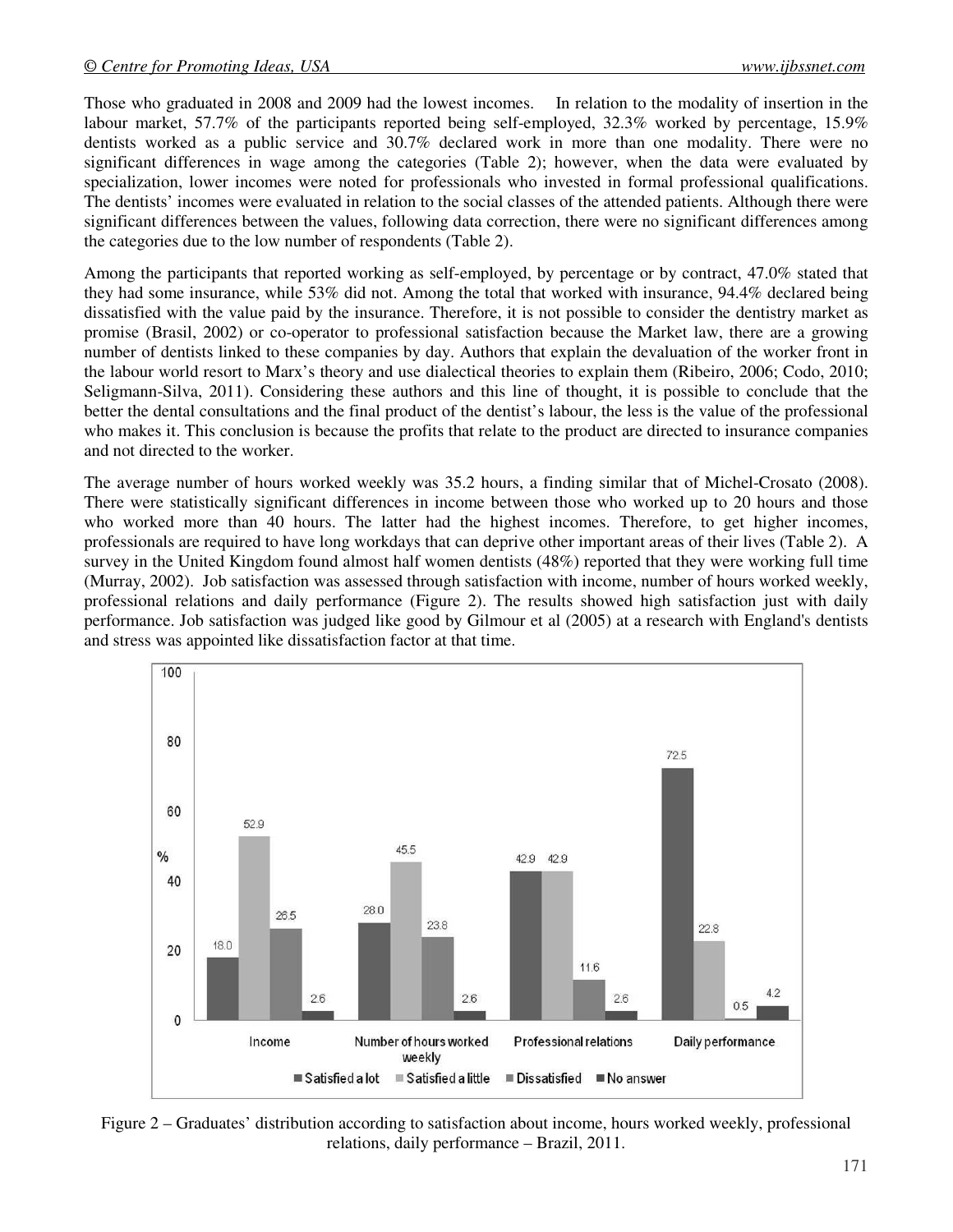When professionals were asked if they had acquired real estate or major purchases with their income, 36.5% reported that they had not bought anything. Among those that made purchases, the most (51.3%) bought cars, followed by houses (12.7%). Table 2 shows that there were significant differences between the reported incomes and acquiring of real estate or major purchases.

Income satisfaction was strongly related to declared income, and those who earned the lowest wages reported being dissatisfied (Table 2). When considering the number of hours worked, there was neither an association with gender nor with time since graduation ( $p < 0.05$ ). The finding related to the time since graduation disagreed with Moimaz's findings; however, in this study there was also no association between gender and the number of hours worked, which corroborated Moimaz's findings (Moimaz, 2003). Although, Murray's findings showed the female dentists at United Kingdom National Health System were working 2 or fewer days/ week, because their childcare responsibilities (Murray, 2002).



Figure 3 – Professional Perspectives of graduates from a Brazilian Public Dental School – Brazil, 2011.

Figure 3 demonstrates that a high number of graduates want to work part-time in their profession (36.5%), and that these people aim to get second jobs. A Jordan's research showed more than half dentist would not choose dentistry again as their profession (Oweis et al., 2012). The professionals were also asked about whether they would encourage their children to pursue dentistry as a profession. Of the respondents, 38.6% would not encourage dentistry courses for their sons, while 58.9% said they would encourage dentistry, and 1.8% did not answer the question. This result has been showed by Murray (2002) in a survey with female dentists. At that research, the women were divided about this question. Previous research by Moimaz et al. (2003) indicated that slightly more than 40.0% of professionals would not encourage their sons to pursue dentistry because of saturation of the labour market and the low professional income. Thus, these results suggest that challenges in the labour market are negatively affecting dentistry as a profession. Women in this profession are persistantly devalued compared to males. This subject must be researched more in the future to change the professional reality.

# *4. Conclusion*

We conclude that women and not married were predominant on the number of dentists who graduated from a Brazilian Public Dental School. A large number of professionals have been trying to specialize; however, even if they become experts, they continue performing in other non-specialty areas of dentistry. At labour market, selfemployed was principal modality of insertion. A considerable number of professionals declared that they were dissatisfied with their incomes. The number of professionals is concentrated in mid- to large-sized cities. To advance our knowledge of Brazilian dentist's profile and identify barriers to dentistry, future research should be done. Such research can contribute new training policies and direct new routes to the profession.